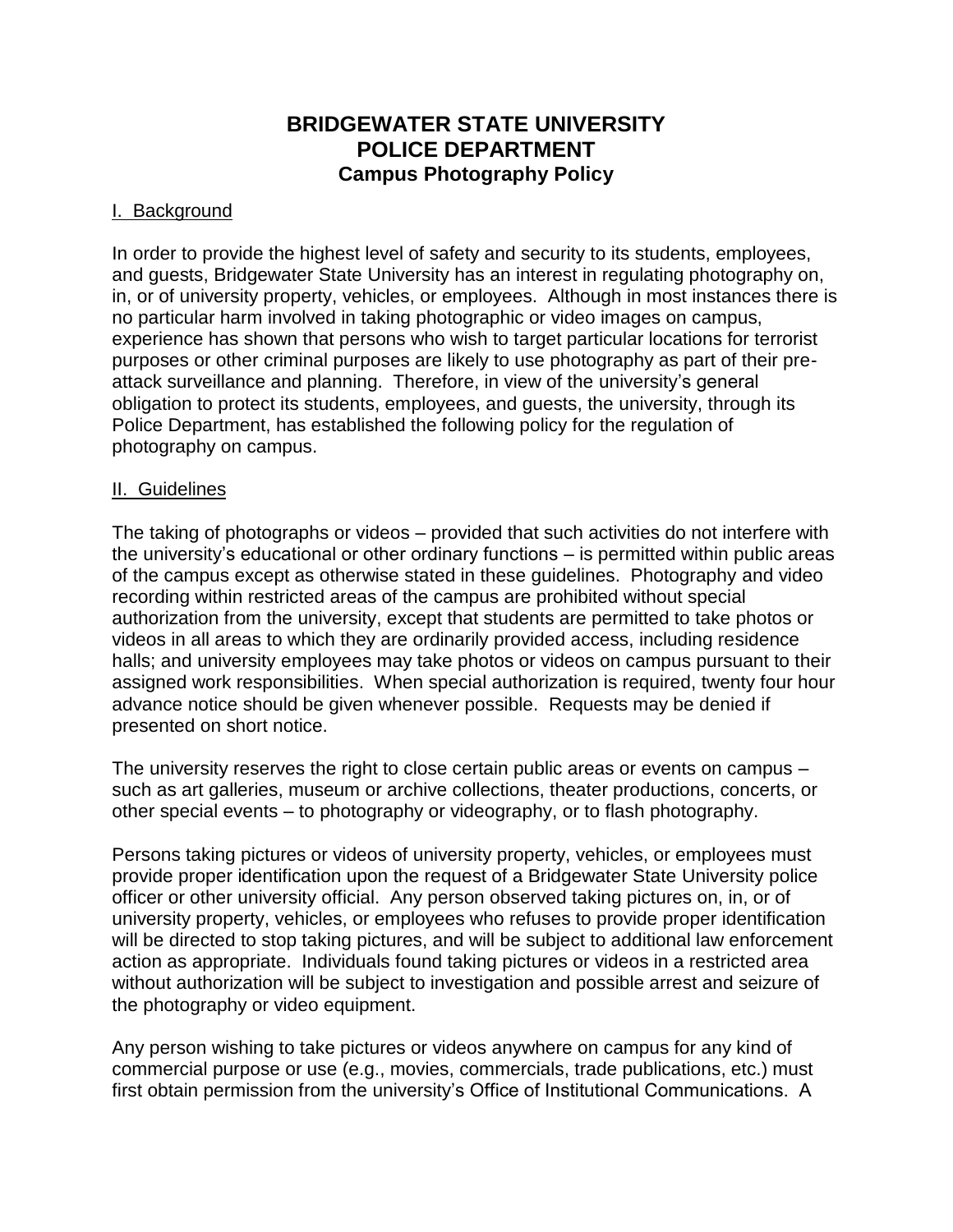fee may be assessed in these circumstances. Permission for outside individuals or companies for filming or photography for commercial purposes will be based on whether the proposed project furthers the university's educational mission or strengthens its ties to the community, and will not disrupt activities on campus or in the surrounding neighborhood.

Members of the news media are entitled to the same access for photography purposes as the general public. It is strongly recommended that members of the news media contact the Office of Institutional Communications in advance to facilitate and ensure appropriate access. Representatives of the news media should display valid press credentials when they take pictures or video. News media photographers are not allowed inside any crime- or incident scene without the permission of, and an escort provided by, a Bridgewater State University police officer.

# III. Definitions

**Campus:** Any land or building owned, leased, used, or controlled by Bridgewater State University, including the main university grounds and any unconnected satellite, branch, or individual properties, wherever situated.

**Public area.** An area of the campus that is open to general public access and occupancy that is not otherwise posted or restricted by posted signs or locking devices. Signage, building design and physical barriers, such as fencing, bollards, etc., may also distinguish a public area from a restricted area.

**Restricted area.** Any area that is not open to or occupied by the public, or which is open to or occupied by the public only on a limited basis. Restricted areas include, but are not limited to, the following:

- Classrooms
- Private offices
- Delivery and service areas
- Residence halls
- Staff housing.

**Proper identification.** Press credentials; or photo identification that includes, at a minimum, name, address, and date of birth.

## IV. Law Enforcement

Bridgewater State University Police personnel may approach a photographer or videographer upon a complaint from a member of the public or university personnel that the photographer's picture-taking activity is suspicious in nature, or based on their own observation that the activity is suspicious in nature or inconsistent with this policy. The police will advise the individual that an inquiry is being conducted for safety purposes. If